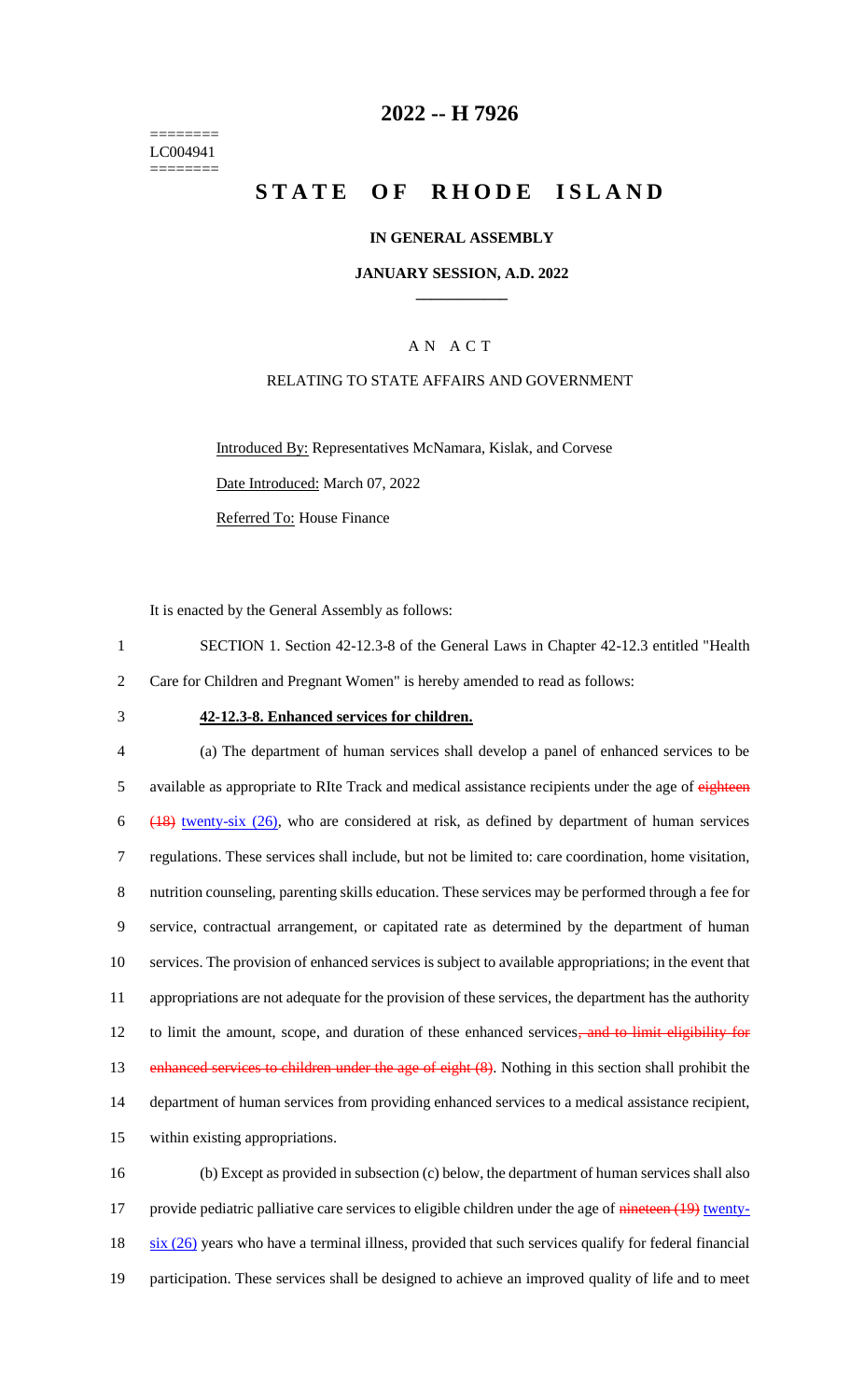the physical and emotional needs experienced by the patient during the course of the terminal illness and death. The services offered shall be determined by the department and may include, but are not limited to, consultations for pain and symptom management, case management and assessment, social services, counseling, volunteer support services, and respite services. The services shall be provided by licensed health care facilities that meet the criteria established by regulations promulgated by the department. The department is further authorized to establish limits on the services provided under this section.

 (c) The department shall be the payor of last resort with respect to services provided under 9 subsection (b) above. With respect to children under the age of nineteen (19) twenty-six (26) years who are covered by an individual or family health insurance plan or program that provides payment in whole or in part for the type of pediatric palliative health care services listed in subsection (b) above, the department shall coordinate benefits with these primary payors, and provided further that payments by the department shall be in accordance with the department's fee schedules.

SECTION 2. This act shall take effect upon passage.

======== LC004941 ========